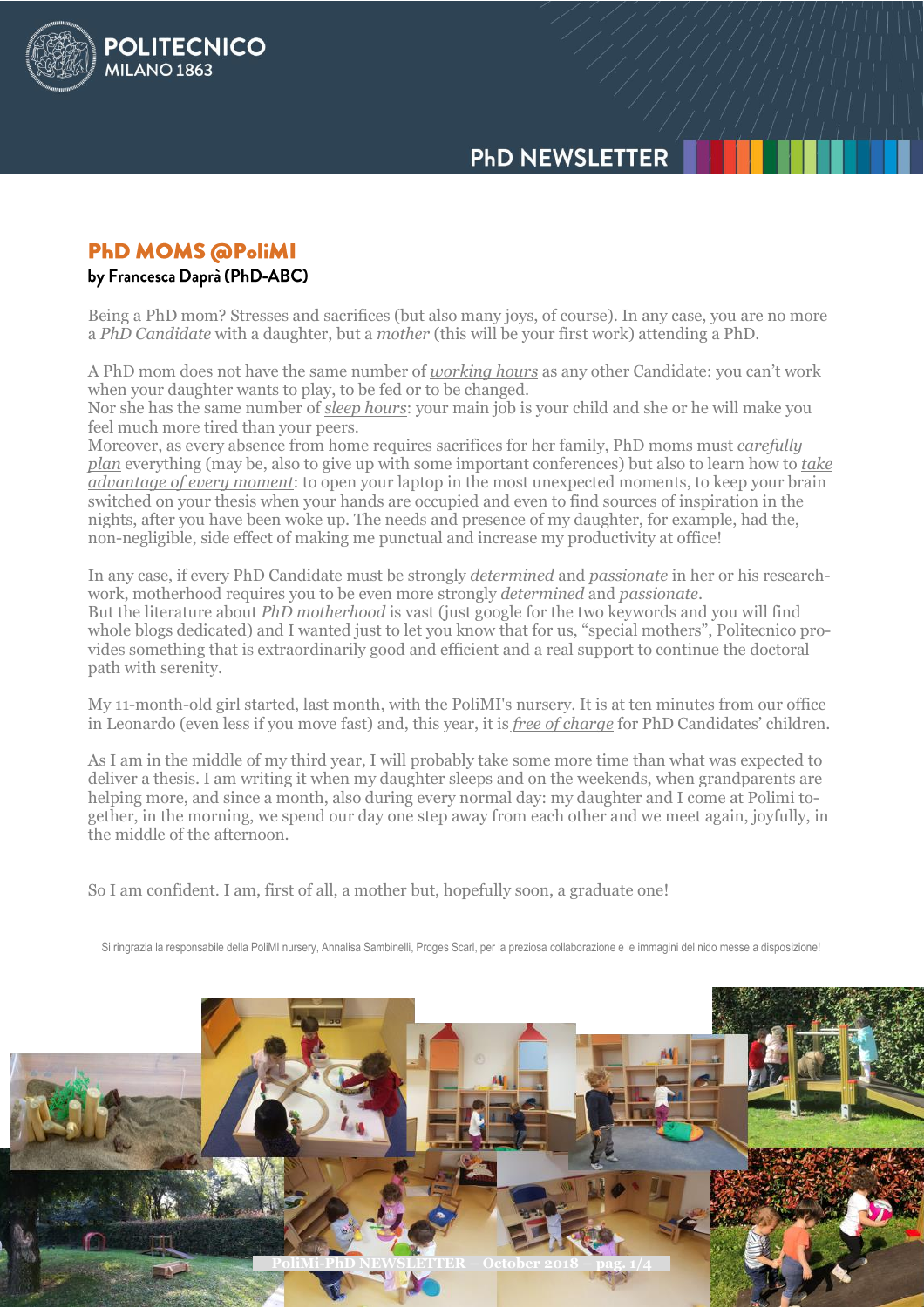## **PHD AWARDS**

During the **12th International PhD Symposium in Civil Engineering**, organized in Prague (Czech Republic) last August by *[fib](https://www.fib-international.org/)* (the *International Federation for Structural Concrete* or *Fédération Internationale du Béton*), Nataša Kalaba, PhD Candidate in *Structural, Seismic and Geotechnical Engineering*, won the **Best Paper Award** for her article "A numerical insight on the behaviour of prestressed concrete members exposed to natural fires". The official note is given [here.](https://www.fib-international.org/blog/347-fib-phd-symposium-in-prague.html)

The paper deals with a topic that recently gained a lot of attention in the Structural Fire Engineering community, mainly because of several unexpected collapses of reinforced concrete members.

The topic forms the backbone of Nataša's PhD thesis, to be defended in 2019.

# **CALLS AND EVENTS**

#### **SURVEY ON PHD SCHOOL COURSES**

The PhD School is carrying up a survey to receive feedback about *PhD School courses.* The PhD candidates who attended the courses given from November 2017 to September 2018 are asked (but not obliged) to take part of the survey to improve our future educational offer.

Help us to help and take care of you and go [here.](https://goo.gl/forms/stcgTfUbBRHZPO7l2) Do it, please, before Sunday, October 7th, 2018.

### CALL FOR PHD TUTORING SERVICES 2018/2019

A selection procedure (the text is available [here\)](http://www.dottorato.polimi.it/en/during-your-phd/tutors-20182019/) is open for the constitution of a list of tutors available to provide tutoring services. The applications can be submitted by students enrolled in a PhD programme at the Politecnico di Milano and must be sent *only* through the **"Application Form" > "Selection procedures"**, available in the online [services](https://www.polimi.it/onlineservices) of Politecnico di Milano.

Deadline: 15 October 2018 at 12h00

#### FREE (no charge) ITALIAN LANGUAGE COURSES FOR PhD CANDIDATES

Politecnico offers Italian Language courses for PhD Candidates either in Leonardo or Bovisa campus. The registrations is scheduled **from the 15th of October till the 5th of November 2018**: a level test on line is required. Lessons start on the 14th and the 15th of November 2018. To register, go to [www.polimi.it/onlineservices](http://www.polimi.it/onlineservices) -> Mobility -> Language courses catalogue  $\bigcap$ 

Registrations and level test: From 15 October to 5 November

### ENI AWARD 2019 - YOUNG RESEARCHER OF THE YEAR

The *Young Researcher of the Year Award 2019* is a prize for PhD students who have obtained or will receive their degree at an Italian university in 2017 or 2018. The applications submitted must be related to the energy and environmental sectors. Participation is allowed only to researchers born in 1986 or later.

WARNING: *register before* Friday 9 Nov 2018, 17.00 CET and *apply before* Nov 23th 2018, 17.00 CET

See the Call [here](http://www.dottorato.polimi.it/fileadmin/files/dottorato/newsletter/allegati/2018-10/EA2019_-_Bando_Giovane_Ricercatore_dell_Anno.pdf) and here for further information.

**FONDAZIONE FRATELLI CONFALONIERI SCHOLARSHIPS (PhD AND POST-DOC)** The Fondazione Fratelli Confalonieri opened the usual call for PhD and Post-Doc Scholarships: *[Quattro](http://www.fondazionefratelliconfalonieri.it/files/Bando%20Dottorandi%202018-2019.pdf)  [borse per dottorandi di ricerca delle università milanesi](http://www.fondazionefratelliconfalonieri.it/files/Bando%20Dottorandi%202018-2019.pdf)* and *[Otto borse per ricerca post-dottorale da](http://www.fondazionefratelliconfalonieri.it/files/Bando%20Post-Doc%202018-2019.pdf)  [svolgersi presso universita' milanesi 2018](http://www.fondazionefratelliconfalonieri.it/files/Bando%20Post-Doc%202018-2019.pdf)-2019*.

The deadline: Nov.14<sup>th</sup>, 2018 (you must apply digital and by mail too!!)





AN

 $\mathcal{P}$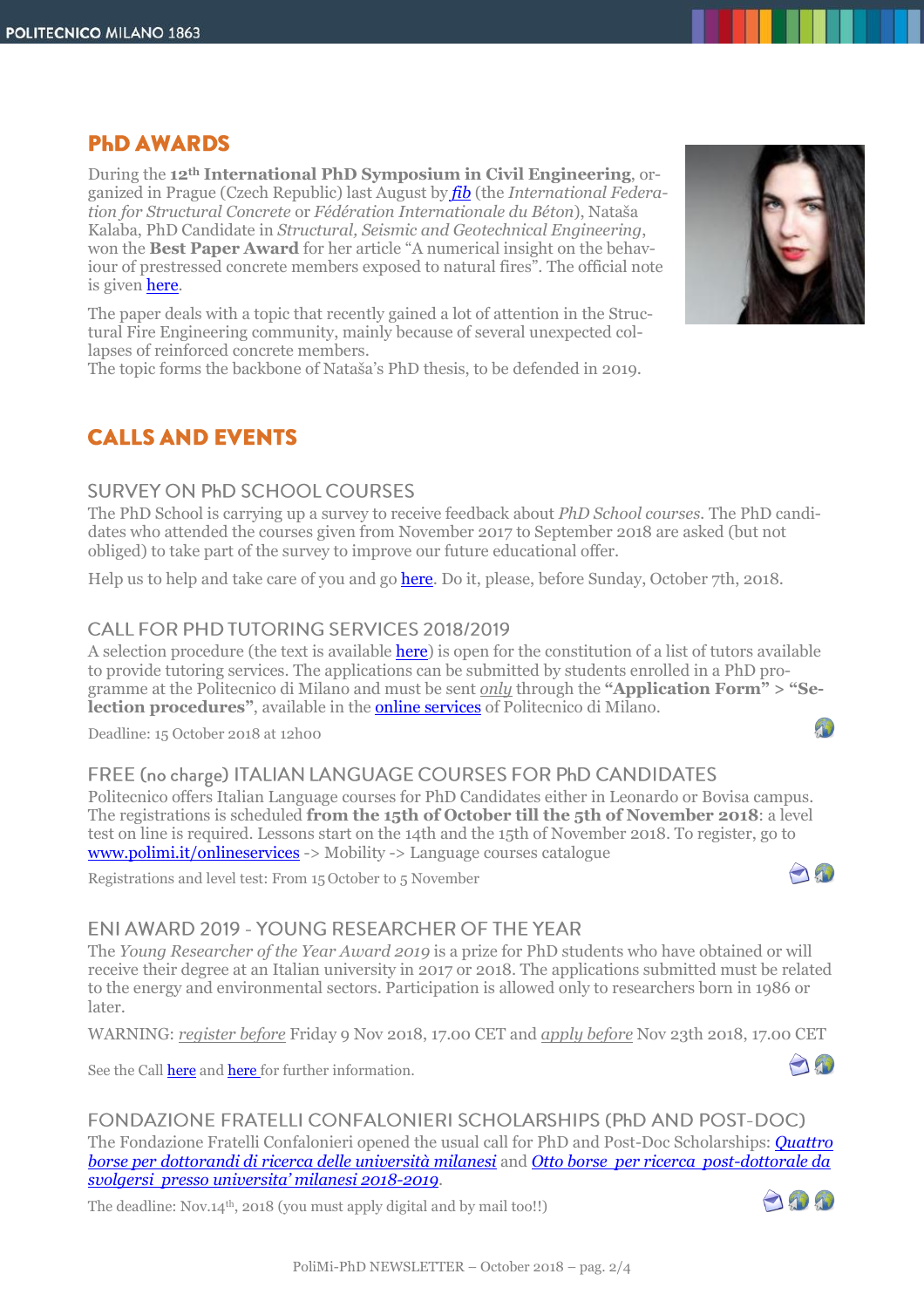# **SEMINARS AND WORKSHOPS**

#### SOCIAL ECOLOGICAL SYSTEMS (SES) DYNAMIC MODELING AND GIS INTERFACES

#### **Bruno Meirelles de Oliveira - Biologist at São Paulo University**

Multiscale Integrated Model of Ecosystem Services – MIMES is a SES modelling system from System Dynamics that embraces complexity attributes of the system (non-linearity, feedbacks, dynamism, etc) in an interdisciplinary and integrated model. This approach broke the academia limits and has been used by EPA, NOAA, Ocean Conservancy in several countries like United States, Egypt, Cambodia, New Zealand to help in decision making considering Ecosystem Services perspective

5 October 2018, 3.30pm - Room S1.6 (building 3), Piazza L. da Vinci 32

#### AN INTRODUCTION TO BAYESIAN DATA ANALYSIS WITH PYSTAN

**Marianne Corvellec – Inst.for Globally Distributed Open Research and Education (IGDORE)**

This seminar is intended to be a small contribution to the statistical literacy in the scientific field, introducing the Bayesian inference approach. The possibility to quantify the uncertainty and to better interpret the results are advantages of the Bayesian approach. A practical demonstration will be given on how to perform a statistical modelling and to make reliable predictions.

Deadline: 22 October 2018

### **DESIGNING SUSTAINABILITY FOR ALL - CALL FOR PAPERS**

#### **The LeNS World Distributed Conference 3-5 April 2019**

is a unique worldwide event, distributed for the first time to 6 venues around the world, and in each of the six venues it will be possible to listen to presentations happening in the other ones.

The event organised by LeNS – the Learning Network on Sustainability – is more than a conference. It is a meeting point for those who want to learn and share about design for sustainability with a multicultural, open and copyleft echoes. LeNS vision is to foster a new generation of designers (and design educators and researchers) capable to effectively face the challenge to envision, design and contribute to the transition towards a sustainable world for all.

The **Call for Papers** is targeted to a broad range of researchers, educators and practitioners interested in and/or working with sustainable design. Open access proceedings will be published with full papers of both oral presentations and posters. Get further information on dates, speakers, venues and submissions: [www.lensconference3.org](http://www.lensconference3.org/) Read more about LeNS network: [www.lens-international.org](http://www.lens-international.org/)

Deadline for sending abstracts (up to 1500 characters): 31 October 2018

## 10TH OPTOELECTRONICS AND PHOTONICS WINTER SCHOOL - UNITN

#### **NLP2019 – Nonlinear Photonics**

The School is addressing specific topics of high importance within the international scientific community of Optoelectronics and Photonics. It aims in bringing together a large number of PhD students and young researchers from all parts of the world which across a one-week intense schedule follow a series of lectures on selected topics. The lectures are held by internationally recognized experts in the field. At the same, the students are encouraged to enjoy the beautiful location where the school is organized.

#### **The School will take place in Andalo (Italy) from 20th till 26th of January, 2019**.

This is the 10th edition of the Optoelectronics and Photonics Winter School series traditionally held in Trentino region every second year. This time, the Organizing Committee has chosen the topic of Nonlinear Photonics following the research activities of the organizing institutes and paving the way to the next EC Flagship on Quantum Technologies. More detailed information can be found on the **[school](https://event.unitn.it/nlp2019/)** [webpage:](https://event.unitn.it/nlp2019/)

Deadline for application: 17 December 2018









AW